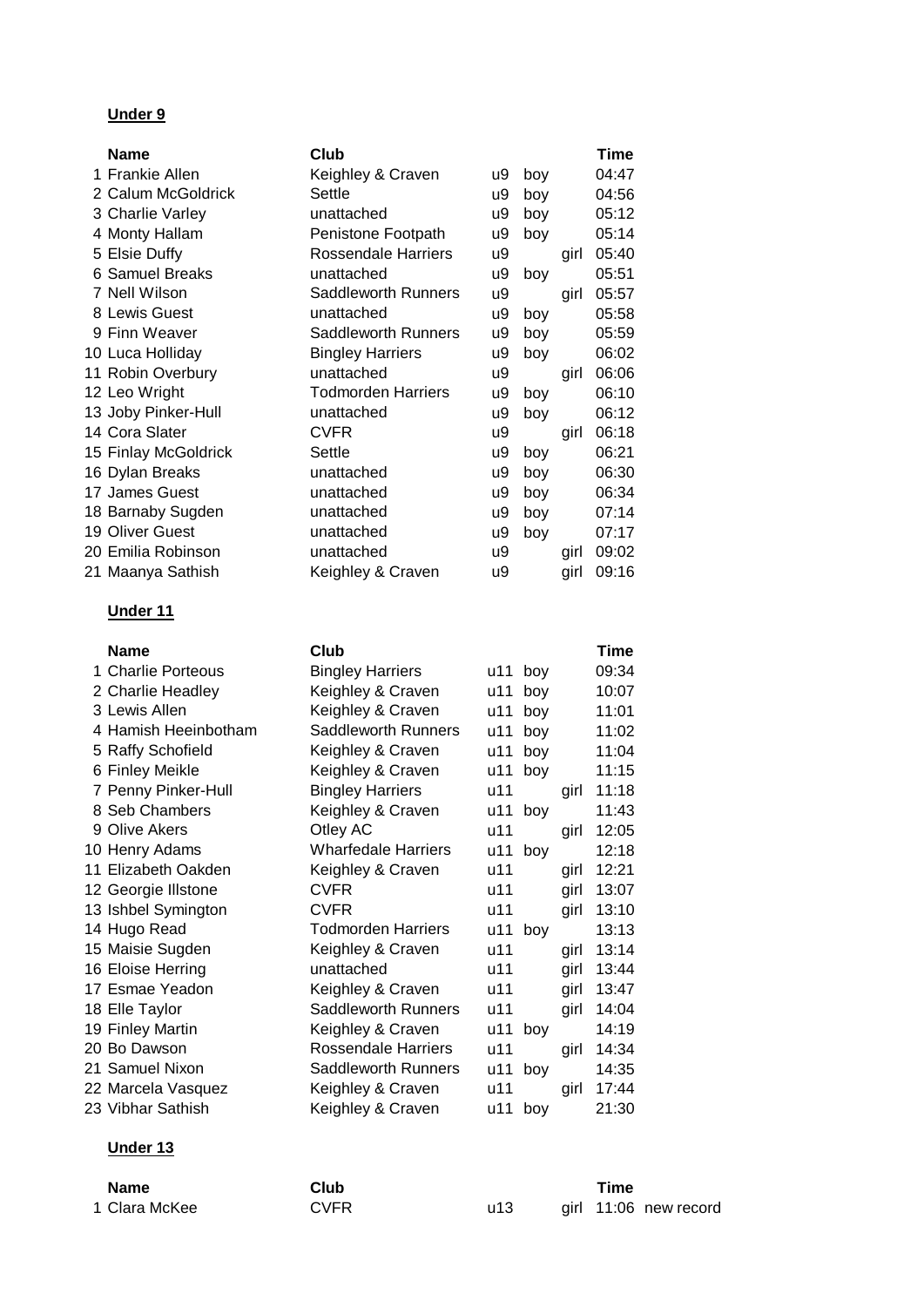| 2 Joseph Stone              | <b>CVFR</b>                |     | u13 boy   |      | 12:19 |
|-----------------------------|----------------------------|-----|-----------|------|-------|
| 3 Jacob O'Sullivan          | Keighley & Craven          |     | $u13$ boy |      | 12:26 |
| 4 Bethan Buckley            | Keighley & Craven          | u13 |           | girl | 12:35 |
| 5 Harry Cliff               | <b>CVFR</b>                |     | u13 boy   |      | 12:44 |
| 6 Archie Cole               | <b>CVFR</b>                |     | $u13$ boy |      | 13:01 |
| 7 George Adams              | <b>Wharfedale Harriers</b> |     | u13 boy   |      | 13:55 |
| 8 Thomas Jebb               | <b>Bingley Harriers</b>    |     | $u13$ boy |      | 13:59 |
| 9 Izzy Patefield            | <b>Wharfedale Harriers</b> | u13 |           | girl | 14:03 |
| 10 Mani Kaler               | <b>CVFR</b>                |     | $u13$ boy |      | 14:15 |
| 11 Isabelle Jebb            | <b>Bingley Harriers</b>    | u13 |           | girl | 14:30 |
| 12 Mia McGoldrick           | Settle                     | u13 |           | girl | 14:58 |
| 13 Ewan Edwards             | <b>CVFR</b>                |     | $u13$ boy |      | 15:05 |
| 14 Ted Parker               | <b>CVFR</b>                |     | $u13$ boy |      | 15:39 |
| 15 Lyla Duffy               | Rossendale Harriers        | u13 |           | girl | 15:40 |
| 16 Millie Porteous          | <b>Ilkley</b>              | u13 |           | girl | 15:43 |
| 17 Maisie Oddy              | <b>Wharfedale Harriers</b> | u13 |           | girl | 15:44 |
| 18 Agnes Gallagher-Thompson | Otley AC                   | u13 |           | girl | 16:59 |
| 19 Isabel Kerr              | <b>Saddleworth Runners</b> | u13 |           | girl | 18:27 |
| 20 Oscar Bennett            | Rossendale Harriers        | u13 | boy       |      | 20:00 |
| 21 Bobby House              | Keighley & Craven          |     | u13 boy   |      | 27:54 |

## **Under 15**

| <b>Name</b>              | Club                       |           |           |      | <b>Time</b> |
|--------------------------|----------------------------|-----------|-----------|------|-------------|
| 1 Ned Gallagher-Thompson | Keighley & Craven          |           | $u15$ boy |      | 17:53       |
| 2 Thomas McKee           | <b>CVFR</b>                |           | u15 boy   |      | 18:28       |
| 3 Jacob Palmer           | Skyrac                     |           | u15 boy   |      | 18:51       |
| 4 Oskar Shinn            | <b>Ilkley</b>              | u15 boy   |           |      | 19:10       |
| 5 Graihagh Turner        | Penistone Footpath         | u15       |           | girl | 19:26       |
| 6 William Oakden         | Keighley & Craven          | $u15$ boy |           |      | 20:30       |
| 7 Ollie Holder           | <b>Ilkley</b>              |           | u15 boy   |      | 20:52       |
| 8 Joel Hulley            | <b>Stockport Harriers</b>  | u15 boy   |           |      | 21:09       |
| 9 Izzy-Mai Wilson        | Dark Peak                  | u15       |           | girl | 21:11       |
| 10 Katie Buckley         | Keighley & Craven          | u15       |           | girl | 21:19       |
| 11 Matilda Duffy         | <b>Rossendale Harriers</b> | u15       |           | girl | 22:36       |
| 12 Abby Clay             | <b>Bingley Harriers</b>    | u15       |           | girl | 22:40       |
| 13 Holly Fitch           | <b>Wharfedale Harriers</b> | u15       |           | girl | 23:03       |
| 14 Rosie Dowson          | Tod / Craven               | u15       |           | girl | 23:40       |
| 15 Annie Chambers        | Keighley & Craven          | u15       |           | girl | 23:48       |
| 16 Iolanthe Cooper       | Dark Peak                  | u15       |           | girl | 24:58       |
| 17 Murray Wood           | <b>CVFR</b>                | u15 boy   |           |      | 25:05       |
| 18 George Daniels        | <b>Todmorden Harriers</b>  | u15 boy   |           |      | 26:08       |
| 19 Betsy Willis          | <b>Wharfedale Harriers</b> | u15       |           | girl | 30:10       |

# **Under 17**

| Club                       |     |      | Time                                                       |
|----------------------------|-----|------|------------------------------------------------------------|
| Dark Peak                  |     |      | 23:58                                                      |
| <b>Wharfedale Harriers</b> | u17 | girl | 24:46 new record                                           |
| <b>Ilkley</b>              |     |      | 26:29                                                      |
| <b>CVFR</b>                |     |      | 26:56                                                      |
| <b>CVFR</b>                |     |      | 27:04                                                      |
| City of York               | u17 | airl | 28:45                                                      |
| <b>Wharfedale Harriers</b> | u17 | airl | 29:14                                                      |
| unattached                 |     |      | 30:26                                                      |
| Keighley & Craven          | u17 | airl | 30:43                                                      |
| Pudsey & Bramley           | u17 |      | 35:00                                                      |
|                            |     |      | u17 boy<br>u17 boy<br>u17 boy<br>u17 boy<br>u17 boy<br>boy |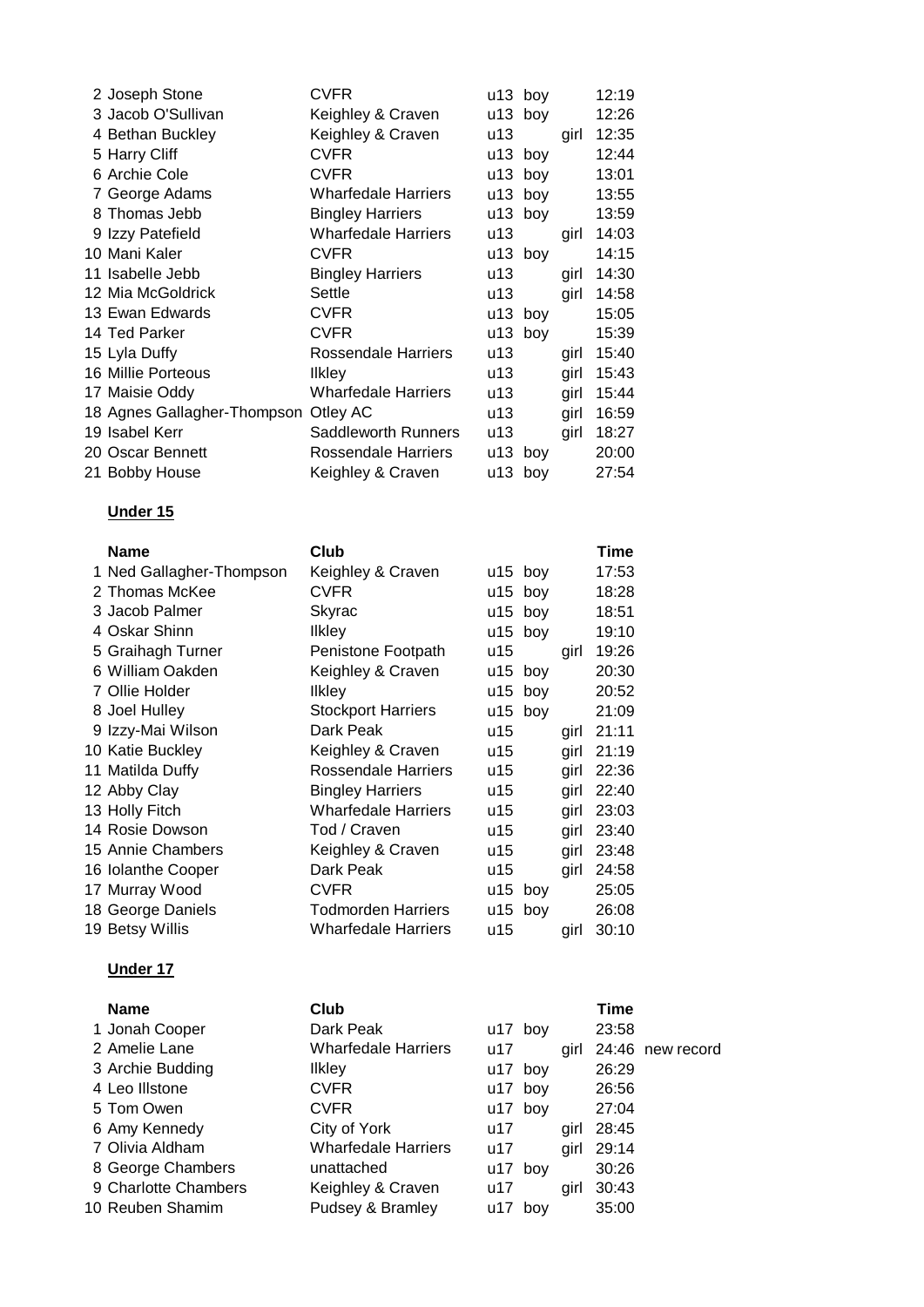## **Under 19**

| Name                | Club                    |         | Time                  |
|---------------------|-------------------------|---------|-----------------------|
| 1 Theo Clay         | <b>Bingley Harriers</b> | u19 bov | 23:00                 |
| 2 Emily Gibbins     | <b>Ilklev</b>           | u19     | girl 25:19 new record |
| 3 Elijah Peers-Webb | <b>CVFR</b>             | u19 bov | 25:42                 |